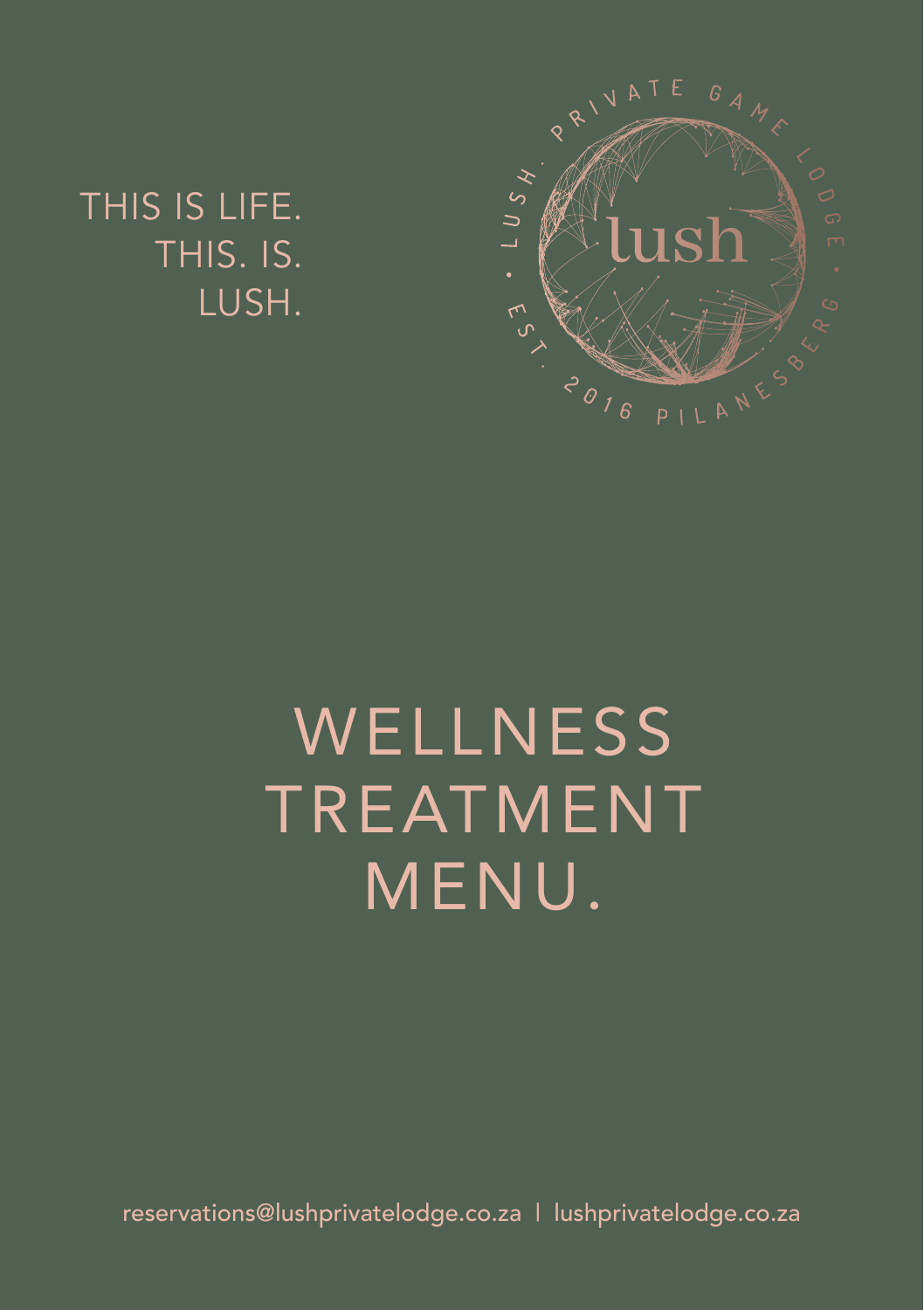# LUSH WELLNESS.

Luxury in the Bush is offering you the greatest opportunity to destress and balance your body and mind, by experiencing deep relaxation with our Lush wellness treatments using organic Terres D'Afrique Products.

Please inform your Therapist of any medical conditions, muscular pain, joint injuries or allergies prior to your treatment.

## Afrique Gold Massage.

#### R700 – 60min | R1100 – 90min

This gentle yet tension releasing massage using TDA's specially formulated blends of your choice. Promotes an amazing balance on tired muscles.

## Tri-touch Massage.

#### R700 – 60min | R1100 – 90min

This will increase your lymphatic drainage and stimulates the immune system with Aromatherapy and Acupressure combined, to massage the body.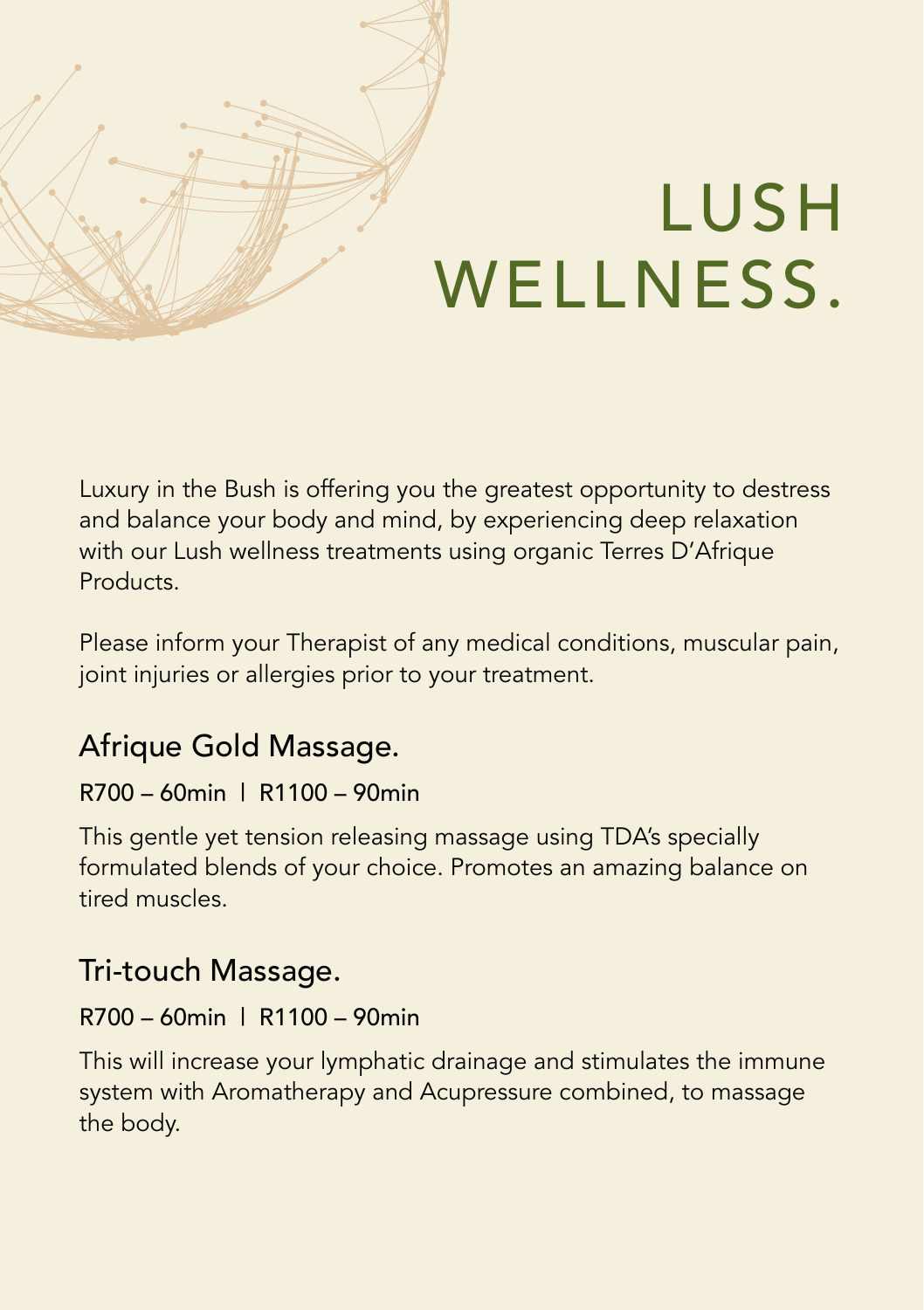## Boleta (aromatherapy) Massage.

#### R800 – 60min | R1200 – 90min (Full body)

This massage technique aids in de-stressing the body and mind and balances energy to create deep relaxation. We use holistic organic plant oils to envelop the senses.

## Deep Tissue Massage.

#### R900 – 60min | R1300 – 90min (Full body)

This highly specialized massage is ideal for the relief of stiff aching muscles.

## African Head Massage.

#### R500 – 30min

African version of the ancient art of head massage, the ultimate in relaxation.

## Reflexology.

#### R500 – 30min | R700 – 60min

Balance the body's systems and release tension through pressure points on the feet this incorporates our special Reflexology Wooden stick.

### Foot Massage.

#### R500 – 30min | R700 – 60min

Revitalize tired feet with a relaxing foot massage. Includes a leg massage which soothes aching legs and stimulates circulation.